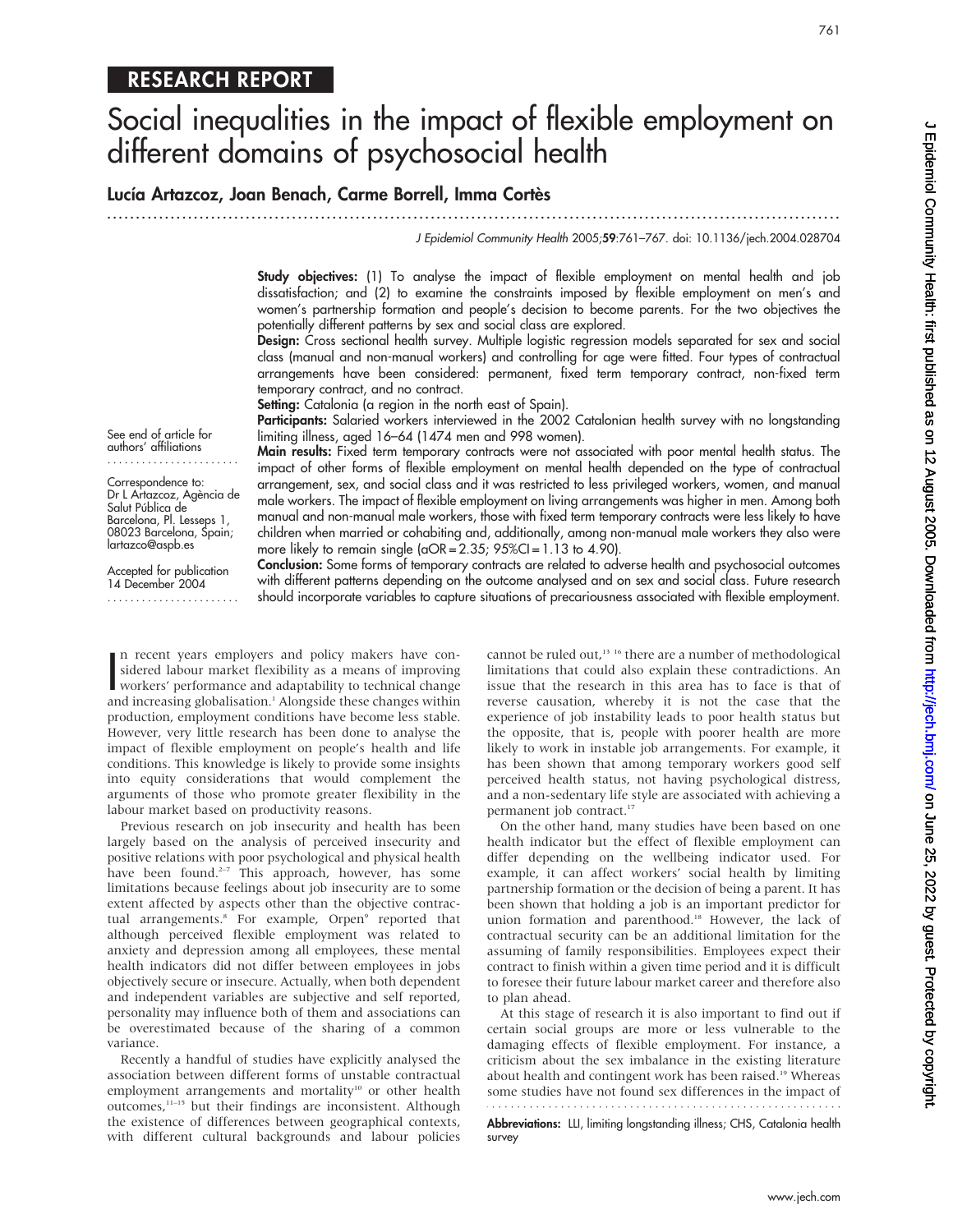flexible employment on health,<sup>20</sup> others have reported less noticeable differences for women<sup>21 22</sup> and some have simply adjusted the analysis for sex.<sup>11 13</sup> Moreover, even though it has been reported that social class modifies the effect of unemployment on mental health,<sup>23</sup> as far as we know, this issue has not been explored in the research about flexible employment. Less qualified workers could be more vulnerable to flexible employment because of their lower employability and less power to negotiate their employment conditions.

The objectives of this study are (1) to analyse the impact of flexible employment on mental health and job dissatisfaction; and (2) to examine the constraints imposed by flexible contractual arrangements on men's and women's partnership formation and people's decision to become parents. For the two objectives the potentially different patterns by sex and social class will be explored.

#### METHODS

#### Data

The data for this study were derived from the 2002 Catalonian health survey (CHS), a cross sectional study based on a representative sample of 8400 members of the non-institutionalised population of Catalonia, a region in north eastern of Spain with about seven million inhabitants. The survey gathered self reported information on morbidity, health status, health related behaviours, as well as sociodemographic data. Participants were randomly selected via a multiple stage random sampling strategy. In the initial sampling stage, municipalities were selected from each of the eight regions of Catalonia (or municipal districts in the case of the Barcelona City health region) according to their population size. In each of the resulting strata cluster random sampling involving proportional probabilities and municipality (or district) weights, was used to select people for participation. Only 12.7% of respondents were replaced as a result of refusal or absence. Full details of the survey have been reported elsewhere.<sup>24</sup>

For the purposes of this study we selected a subsample of all salaried workers aged 16–64. To avoid possible reverse causation effects, we excluded from our analysis those people reporting a longstanding limiting illness (LLI) in the 12 months preceding the survey, 9.3% of men and 11.5% of women. LLI was asked with the question ''During the past 12 months have you had any trouble or difficulty for gainful employment, housework, schooling, studying, because of a chronic health problem (that has lasted or it is expected to last three or more months)?'' The final sample under analysis was composed of 1474 men and 998 women.

# Dependent variables

- $\bullet$  Poor mental health was measured with the 12 item version of the general health questionnaire  $(12\text{-}GHQ)$ ,<sup>25</sup> included in the CHS questionnaire. This is a screening instrument widely used to detect current, diagnosable psychiatric disorders. It focuses on breaks in normal functioning rather than on lifelong traits; therefore it covers personality disorders or patterns of adjustment when these are associated with distress. Here we used a two point scoring method, rating a problem as absent (0) or present (1) according to the method recommended by the GHQ. Responses were summed and those scoring 3 or more were classified as cases.<sup>26</sup>
- $\bullet$  Job dissatisfaction was measured with the question "All in all, how satisfied would you say you are with your job?'', with four categories, from ''very satisfied'' to ''very dissatisfied''. This question was dichotomised by combining the categories ''dissatisfied'' and ''very dissatisfied'' to indicate job dissatisfaction.
- Limitations in partnership formation and parenthood:
	- Marital status was categorised as never married compared with married or cohabiting. For this analysis, previously married people were excluded.
	- Parental status was categorised as living with children at home or not. This analysis was restricted to people married or cohabiting.

# Flexible employment

Flexible employment was assessed through the type of contract. The question had four categories: permanent, fixed term contract, non-fixed term temporary contract, and

|                                      | Men                     |                     | Women                   |                     |  |
|--------------------------------------|-------------------------|---------------------|-------------------------|---------------------|--|
|                                      | Non-manual<br>$n = 581$ | Manual<br>$n = 893$ | Non-manual<br>$n = 520$ | Manual<br>$n = 478$ |  |
| Poor mental health status            | 6.7                     | 6.8                 | 12.9                    | 13.8                |  |
| Job satisfaction                     |                         |                     |                         |                     |  |
| Very satisfied                       | 21.3                    | 13.2                | 25.2                    | 11.7                |  |
| Satisfied                            | 71.4                    | 77.6                | 69.6                    | 76.6                |  |
| <b>Dissatisfied</b>                  | 7.1                     | 7.7                 | 4.6                     | 9.8                 |  |
| Very dissatisfied                    | 0.2                     | 1.5                 | 0.6                     | 1.9                 |  |
| Type of contract                     |                         |                     |                         |                     |  |
| Permanent                            | 85.2                    | 71.7                | 75.6                    | 60.0                |  |
| Fixed term temporary contract        | 10.6                    | 20.4                | 18.8                    | 27.8                |  |
| Non-fixed term temporary<br>contract | 3.3                     | 6.3                 | 4.2                     | 3.8                 |  |
| No contract                          | 0.9                     | 1.6                 | 1.4                     | 8.4                 |  |
| Marital status                       |                         |                     |                         |                     |  |
| Single                               | 29.0                    | 39.2                | 41.9                    | 31.9                |  |
| Married or cohabiting                | 68.0                    | 58.1                | 52.7                    | 59.5                |  |
| Previously married                   | 3.0                     | 2.7                 | 5.4                     | 8.6                 |  |
| Living with children at home         | 53.4                    | 45.4                | 40.2                    | 45.8                |  |
| Mean age (SD)                        | 39.4 (11.0)             | 36.0 (12.5)         | 35.2 (10.3)             | 35.7 (11.9)         |  |

Non-manual workers includes managerial and senior technical staff, freelance professionals, intermediate occupations, managers in commerce, and skilled non-manual workers; manual workers includes skilled, partly skilled, and unskilled manual workers.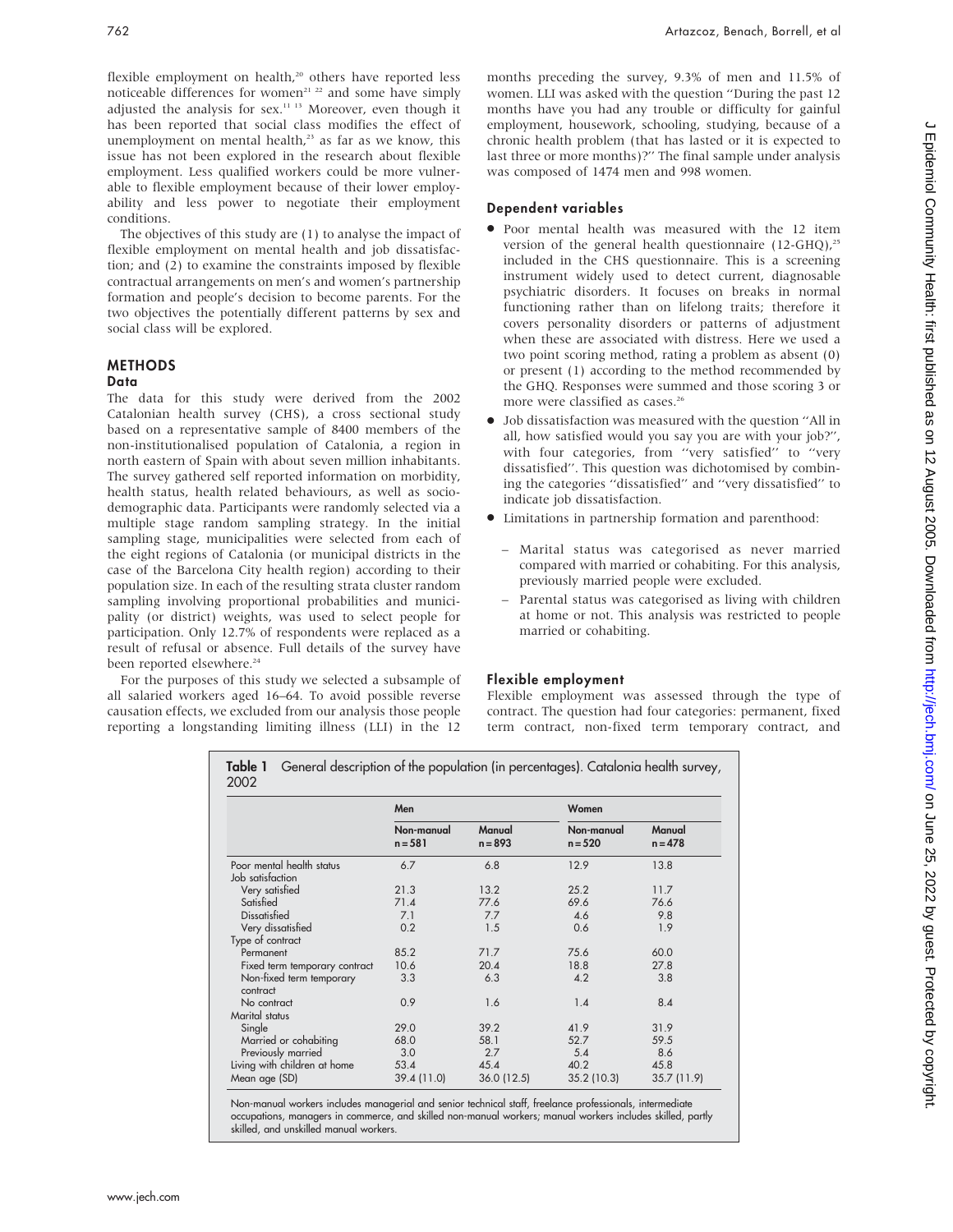Table 2 Prevalence of poor mental health status and job dissatisfaction by type of contract and sex. Age adjusted odds ratios (aOR) and 95% confidence intervals (CI). Catalonia health survey, 2002

|                                   |             | Men $(n = 1474)$                   |            | Women $(n = 998)$              |
|-----------------------------------|-------------|------------------------------------|------------|--------------------------------|
|                                   | %           | aOR (95%CI)                        | %          | aOR (95%CI)                    |
| Poor mental health status         |             |                                    |            |                                |
| Non-manual                        |             |                                    |            |                                |
| Type of contract                  |             |                                    |            |                                |
| Permanent                         | 7.1         |                                    | 11.7       |                                |
| Fixed term temporary contract     | 6.6         | 0.97 (0.32 to 2.93)                | 11.2       | 0.81 (0.39 to 1.70)            |
| Non-fixed term temporary contract | $\mathbf 0$ |                                    | 36.4       | 3.87 (1.52 to 9.85)**          |
| No contract                       | $\ddagger$  | $\ddagger$                         | $\ddagger$ | t                              |
| Manual                            |             |                                    |            |                                |
| Type of contract                  |             |                                    |            |                                |
| Permanent                         | 5.6         |                                    | 12.5       |                                |
| Fixed term temporary contract     | 6.0         | 1.39 (0.66 to 2.92)                | 9.0        | 0.73 (0.36 to 1.46)            |
| Non-fixed term temporary contract | 17.9        | 4.30 (1.96 to 9.44)***             | 27.8       | 2.65 (0.89 to 7.90)            |
| No contract                       | 26.7        | 6.34 (1.89 to $21.22$ )**          | 32.5       | 3.27 (1.54 to 6.94)***         |
| Job dissatisfaction               |             |                                    |            |                                |
| Non-manual                        |             |                                    |            |                                |
| Type of contract                  |             |                                    |            |                                |
| Permanent                         | 6.3         |                                    | 5.4        |                                |
| Fixed term temporary contract     | 14.8        | $2.72$ (1.16 to 6.37) <sup>*</sup> | 5.1        | $0.95$ (0.33 to 2.74)          |
| Non-fixed term temporary contract | 5.0         | $0.83$ (0.11 to 6.50)              | 4.5        | $0.84$ (0.11 to 6.66)          |
| No contract                       |             | $\ddagger$                         |            | $\ddagger$                     |
| Manual                            |             |                                    |            |                                |
| Type of contract                  |             |                                    |            |                                |
| Permanent                         | 8.4         |                                    | 9.3        |                                |
| Fixed term temporary contract     | 9.9         | 1.04 (0.58 to 1.89)                | 10.6       | 1.16 $(0.58 \text{ to } 2.33)$ |
| Non-fixed term temporary contract | 12.5        | 1.43 $(0.61$ to 3.34)              | 11.1       | 1.23 (0.27 to 5.63)            |
| No contract                       | 26.7        | 3.88 (1.19 to 12.68)*              | 33.3       | 4.91 (2.25 to 10.71)***        |

\*p $<$ 0.05; \*\*p $<$ 0.01; \*\*\*p $<$ 0.001. †Fewer than 10 people in the category

working with no contract. The three latter types of contracts were considered as of objective flexible employment.

#### Measurement of occupational social class

Occupational social class, assigned according to the respondent's current occupation was measured with a widely used Spanish adaptation of the British classification.<sup>27</sup> Class I includes managerial and senior technical staff and freelance professionals; class II, intermediate occupations and managers in commerce; class III, skilled non-manual workers; class IV, skilled (IVa) and partly-skilled (IVb) manual workers; and class V, unskilled manual workers. Because of the low number of people in some categories, the six original social classes were collapsed into two broad classes: nonmanual (I and II, III) and manual (IVA-IVB-V).

#### Data analysis

Multiple logistic regression models were fitted to calculate adjusted odds ratios (aOR) and 95% confidence intervals (CI). Models were separated for sex and social class and adjusted for age. Goodness of fit was obtained using the Hosmer Lemeshow test.<sup>28</sup> The analysis included the weights derived from the complex sample design.<sup>29</sup>

#### RESULTS

#### General description of the population by sex and social class

Table 1 shows the general description of the population. Whereas mental health status was better among men, no class differences were found either for men or for women. Job dissatisfaction was higher among manual female workers. Working with temporary contracts was more frequent among manual workers and among women. Moreover, more than 8% of female manual workers were employed with no contract. Being married or cohabiting was more frequent among non-manual male workers, whereas female nonmanual workers were more likely to remain single. This pattern was consistent with that of living with children at home.

## Poor mental health, job dissatisfaction, and type of contract by sex and occupational social class

Table 2 shows the association of type of contract with poor mental health and job dissatisfaction. Working with fixed term contracts was not associated with poor mental health status in any sex and social class combination. Among nonmanual female workers and manual male workers non-fixed term temporary contracts were positively associated with poor mental health ( $aOR = 3.87$ ; 95% CI = 1.52 to 9.85 and  $aOR = 4.30$ ; 95%  $CI = 1.96$  to 9.44 respectively). Among manual workers, both men and women, people with no contract were more likely to report poor mental health status  $(aOR = 6.34; 95\% CI = 1.89$  to 21.22 and  $aOR = 3.27; 95\%$  $CI = 1.54$  to 6.94 respectively).

The pattern of association between job dissatisfaction and type of contract was different than that for mental health. As with mental health, among manual workers working with no contract was positively associated with job dissatisfaction both among men ( $aOR = 3.88$ ;  $95\% CI = 1.19$  to 12.68) and women (aOR = 4.91; 95% CI = 2.25 to 10.71). Additionally, among non-manual men those with fixed term contracts were more likely to report job dissatisfaction  $(aOR = 2.72)$ ; 95% CI = 1.16 to 6.37).

#### Limitations in partnership formation and parenthood

Table 3 shows the association of type of contract with marital and parental status. In all groups except manual female workers all forms of non-permanent jobs were associated with non-partnership formation although few associations were statistically significant. Limitations in parenthood were only found among men, both manual and non-manual, with fixed term temporary contracts ( $aOR = 1.97$ ;  $95\%CI = 1.10$  to 3.53 and  $aOR = 2.94$ ;  $95\%CI = 1.16$  to 7.47 respectively).

#### **DISCUSSION**

Our study produced three main findings: (1) whereas nonfixed term contracts and working with no contract were associated with poor mental health status, no association with fixed term temporary contracts was seen; (2) the effect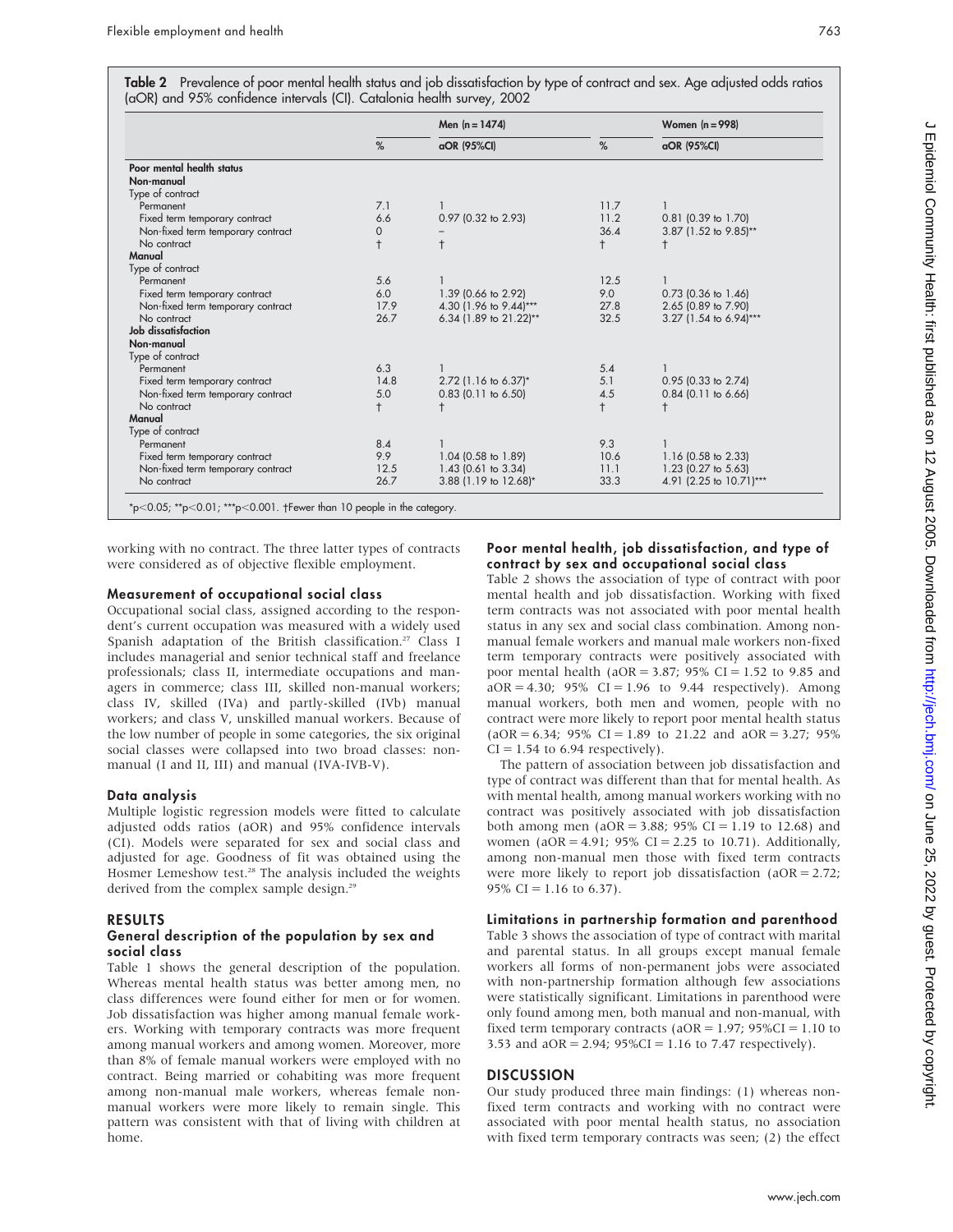Table 3 Limitations in family formation by type of contract and sex. Age adjusted odds ratios (aOR) and 95% confidence intervals (CI). Catalonia health survey, 2002

|                                   |            | Men                     | %            | Women<br>aOR (95%CI)                |
|-----------------------------------|------------|-------------------------|--------------|-------------------------------------|
|                                   | %          | aOR (95%CI)             |              |                                     |
| <b>Remaining single‡</b>          |            |                         |              |                                     |
| Non-manual                        |            |                         |              |                                     |
| Type of contract                  |            |                         |              |                                     |
| Permanent                         | 23.9       |                         | 36.7         |                                     |
| Fixed term temporary contract     | 65.5       | $2.35$ (1.13 to 4.90)*  | 66.0         | $1.47$ (0.85 to 2.53)               |
| Non-fixed term temporary contract | 70.0       | 3.00 (0.80 to 11.20)    | 76.2         | $3.85$ (1.24 to 11.91) <sup>*</sup> |
| No contract                       | $\ddagger$ | $\ddagger$              | $^{\dagger}$ | $\ddagger$                          |
| Manual                            |            |                         |              |                                     |
| Type of contract                  |            |                         |              |                                     |
| Permanent                         | 32.0       |                         | 53.9         |                                     |
| Fixed-term temporary contract     | 64.6       | 1.36 (0.85 to 2.18)     | 38.8         | $1.24$ (0.71 to 2.16)               |
| Non-fixed term temporary contract | 49.1       | 1.10 (0.54 to 2.26)     | 16.7         | 0.37 (0.07 to 1.87)                 |
| No contract                       | 60.0       | 8.72 (1.24 to 61.59)*   | 22.9         | $0.54$ (0.19 to 1.53)               |
| No children <sup>§</sup>          |            |                         |              |                                     |
| Non-manual                        |            |                         |              |                                     |
| Type of contract                  |            |                         |              |                                     |
| Permanent                         | 20.1       |                         | 21.9         |                                     |
| Fixed term temporary contract     | 45.0       | 2.94 (1.16 to $7.47$ )* | 26.2         | 0.71 (0.30 to 1.67)                 |
| Non-fixed term temporary contract | 50.0       | 3.70 (0.72 to 18.91)    | 33.3         | 0.71 (0.07 to 6.94)                 |
| No contract                       | $\ddagger$ | t                       | $^+$         | t                                   |
| Manual                            |            |                         |              |                                     |
| Type of contract                  |            |                         |              |                                     |
| Permanent                         | 20.2       |                         | 24.2         |                                     |
| Fixed term temporary contract     | 36.5       | 1.97 (1.10 to $3.53$ )* | 28.1         | 1.06 (0.55 to 2.07)                 |
| Non-fixed term temporary contract | 25.0       | $1.17$ (0.47 to 2.86)   | 33.3         | $1.64$ (0.51 to 5.28)               |
| No contract                       | 50.0       | 4.63 (0.90 to 23.77)    | 11.1         | $0.42$ (0.12 to 1.49)               |

\*p,0.05. Fewer than 10 people in the category; `analysis restricted to salaried workers single and married or cohabiting; 1 analysis restricted to salaried workers married or cohabiting.

of flexible contractual arrangements, other than fixed term temporary contracts, on mental health was higher among less privileged groups (women and manual male workers); and (3) the impact of flexible employment, either fixed term or non-fixed term contracts, in family formation was more pronounced among men.

#### Sex differences in health and employment conditions

As expected, mental health status was poorer and flexible employment more common among women and manual workers.<sup>30–32</sup> The more frequent type of non-permanent contract was fixed term temporary contracts. In both sexes, flexible employment increased among manual workers. It is important to note that 8.4% of female manual workers had no contract. Most of them (63%) worked as cleaners or carers of dependent people in domestic settings. These findings emphasise the need of increasing research into traditional

# Key points

- Working with non-fixed term temporary contracts is associated with poor mental health status among nonmanual female workers and manual male workers.
- N Among manual workers, both men and women, working with no contract is related to poor mental health and job dissatisfaction.
- Working with fixed term temporary contracts is not related to poor mental health status in any combination of sex and social class, thus suggesting a need to better characterise situations of precariousness included in this heterogeneous group of workers.
- Working with temporary contracts is associated with delay in partnership formation and the decision to become parents, primarily among men.

female jobs as well as the impact of flexible employment in such jobs

#### Impact of flexible employment on mental health and job dissatisfaction

Several studies have shown the negative impact of job insecurity on mental health.7 11 33 However, we have found no relation between working with fixed term temporary contracts and mental health or job dissatisfaction. In contrast with our result, a higher risk of poor self perceived health status among German workers with fixed term temporary contracts has been reported.<sup>13</sup> There are several reasons that could explain these contradictory results. The health indicator analysed in the study of Rodriguez,<sup>13</sup> self perceived health status, is different, reverse causation was not controlled for and, finally, differences between geographical contexts can exist.16 Actually, in that study no association between fixed term temporary contracts and poor self perceived health status was found in Britain. That is consistent with our results and with another study based on the British household panel survey.14

To the extent that work related insecurity limits workers' perception of control over their lives, when this is a permanent situation it is likely to be related to chronic stress disorders.34 Unfortunately, the category of fixed term temporary contract is too heterogeneous, including workers perceiving their situation as a transition to a stable situation, as for example those in the initial steps of their working life, and others that after many temporary contracts for a long period, often in several companies, are unable to get a permanent contract and live with a high uncertainty and concern about their working future. This heterogeneity could be a reason for not finding any association between working with fixed term temporary contracts and mental health. In future research, new variables should be considered to capture situations of precariousness, often associated with flexible employment arrangements, such as the uninterrupted time working with non-voluntary temporary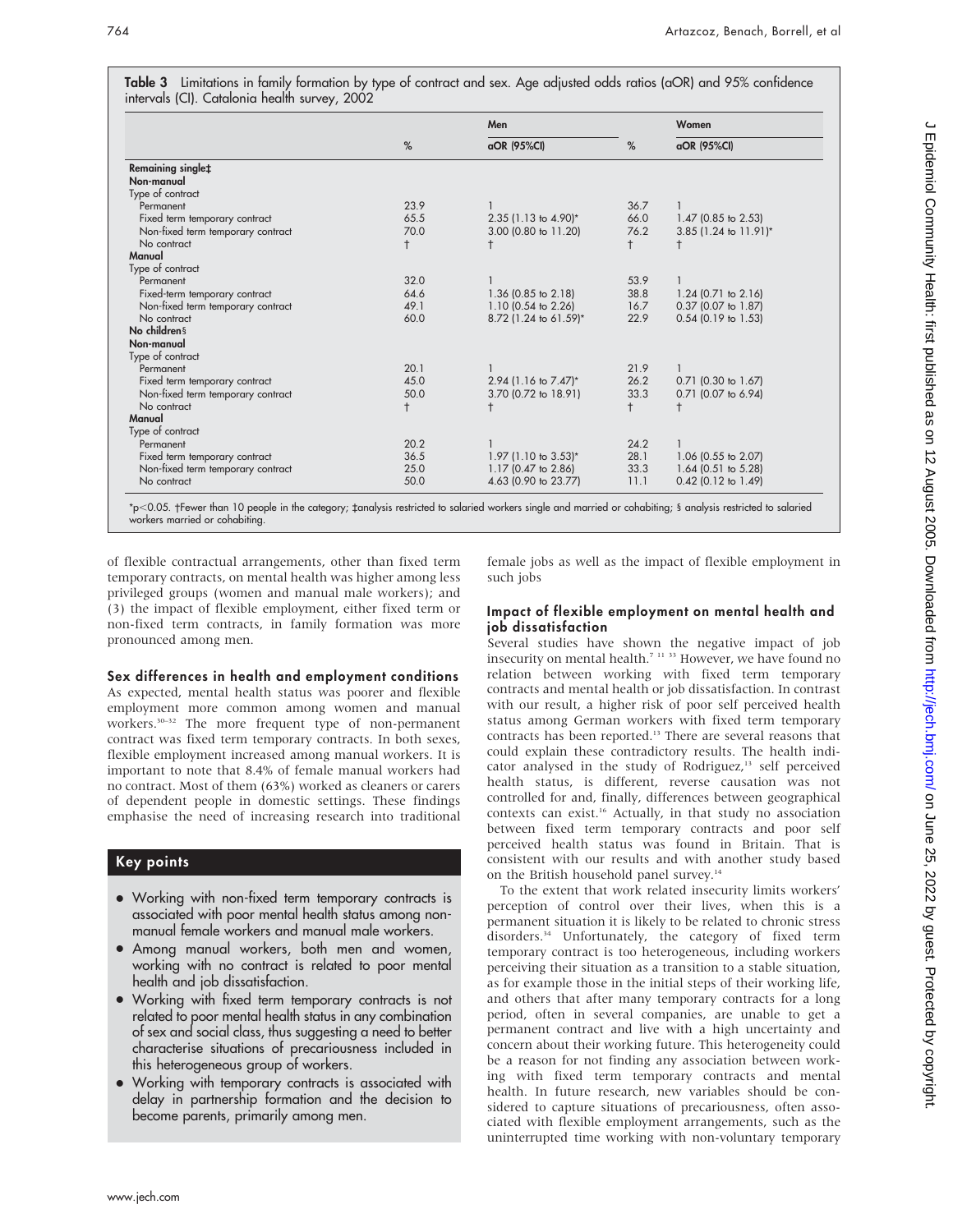contracts, the number of companies or workplaces where the person has been working in a defined period of time or the number of contracts in the past months, for example.

We have found some evidence of poor health outcomes in those forms of flexible employment more likely to be associated with poor employment conditions, such as working with non-fixed term temporary contracts and being employed with no contract. These results are consistent with those of Bardasi et  $al<sup>14</sup>$  who did not find any association between fixed term temporary contracts and poor mental health but, in both sexes, found some evidence of poor mental health among workers with casual contracts. Moreover, we have also examined the role of social inequalities and we have additionally shown that the negative impact of these forms of contractual arrangements have a higher impact among less privileged workers—that is, women and manual male workers. These results challenge the view that the health effects of flexible employment emerge in a universalistic manner through individual perceptions that bear little relation to social structure.<sup>35</sup>

In Spain the proportion of employees working with temporary contracts is almost three times that of the EU-15.36 There is a general concern about the fraud in the use of these kinds of contractual arrangements, and primarily about the abuse of non-fixed term contracts as an easy form for employers to adjust the size or composition of their work forces to changing economic conditions. Job flexibility is used as a means of reducing labour costs and increasing control over workers. Although these contracts were originally created for use exclusively in activities of uncertain and limited duration, they are currently associated with precarious work. For example, large construction firms undertake different projects each one easily identifiable and it is the sum of all of them that guarantees the continuity of their economic activity. However, for each project the employer can make non-fixed term contracts and even legally make successive contracts to the same persons for different projects.

In our study 63% of manual male workers with non-fixed term contracts were employed in the construction sector. A significant proportion of persons worked more than 40 hours a week (46% compared with 26% in persons with permanent contracts). It is probable that people with contracts of unknown duration accept hard working conditions and different forms of exploitation, such as long hours, to keep their job (actually, it has been reported that employees with temporary contracts are less likely to have sickness absences).<sup>11 37</sup> This can be even more frequent in the Spanish labour market with a high unemployment and growing rates of immigrant workers rate. These results suggest that it is not only the uncertainty about job future

# Policy implications

- Labour policies in Spain must increase their efforts to reduce the high rates of flexible contractual arrangements, taken into account the existence of social inequalities.
- N Hazard risk assessments at the workplace should specifically analyse the situation of workers with temporary contracts.
- Considering the increasing liberalisation of the labour market, health and working conditions surveys should be more sensitive to situations related to flexible employment and effectively monitor them.

# What this paper adds

- As far as we know, this study based on a representative sample of workers in Catalonia, a region of Spain, is the first one examining the impact of flexible employment on workers' health and wellbeing in Spain, the country with the highest rate of temporary contracts in the EU-15. In contrast with many studies based of self perception of job instability, this study focuses on an objective indicator, type of contract.
- We have shown that the impact of flexible employment on psychosocial health depends on the type of contractual arrangement, the health indicator analysed, and on the interaction between sex and social class. Some specific proposals are provided that may help future research to better characterise the precariousness associated with temporary contracts.

that relates to poor mental health status but also the poor working conditions associated with some temporary contracts. However, this is just a speculation that deserves further attention in future research.

The pattern of association of type of contract with job dissatisfaction was different than that for mental health status. However, consistently with the results for mental health, those manual workers with no contract, either men or women, were more likely to report job dissatisfaction. On the other hand, among men, non-manual workers with fixed term contracts showed a higher risk of job dissatisfaction. No association was found with non-fixed term temporary contracts.

# Temporary work and limitations in partnership formation and parenthood

As hypothesised, workers with temporary contracts, either fixed term or non-fixed term, were less likely to decide partnership formation and entry into parenthood, but this association was more pronounced among men. It is important to notice that whereas mental health was not related to fixed term temporary contracts, the delay in partnership formation and parenthood is primarily related to this type of contract. This finding suggests that whereas working in a temporary job is not a cause of poor mental health in itself and that more attention should be paid to poor working conditions associated with flexible employment arrangements, uncertainty about the future related to temporary work delays family formation. Married men with fixed term temporary contracts, either of high or of low social class, were less likely to have children. Moreover, among non-manual male workers these contracts were also associated with a lower probability of being married. Conversely, among manual male workers not being married was related to working with no contract.

In Spain holding a job is an important predictor for union formation and parenthood among men.<sup>38</sup> In such a country with a strong version of the male breadwinner model, long term and full time employment for men are considered necessary to consolidate an economic basis that is regarded as a necessary prerequisite for these transitions. Among women an association between not being married and working with a non-fixed term temporary contract was only found among non-manual workers. This finding could be explained, among other reasons, by the higher attachment of women of higher education levels to the labour market.39 Besides the impact of flexible employment in shaping the capacity of both women and men to realise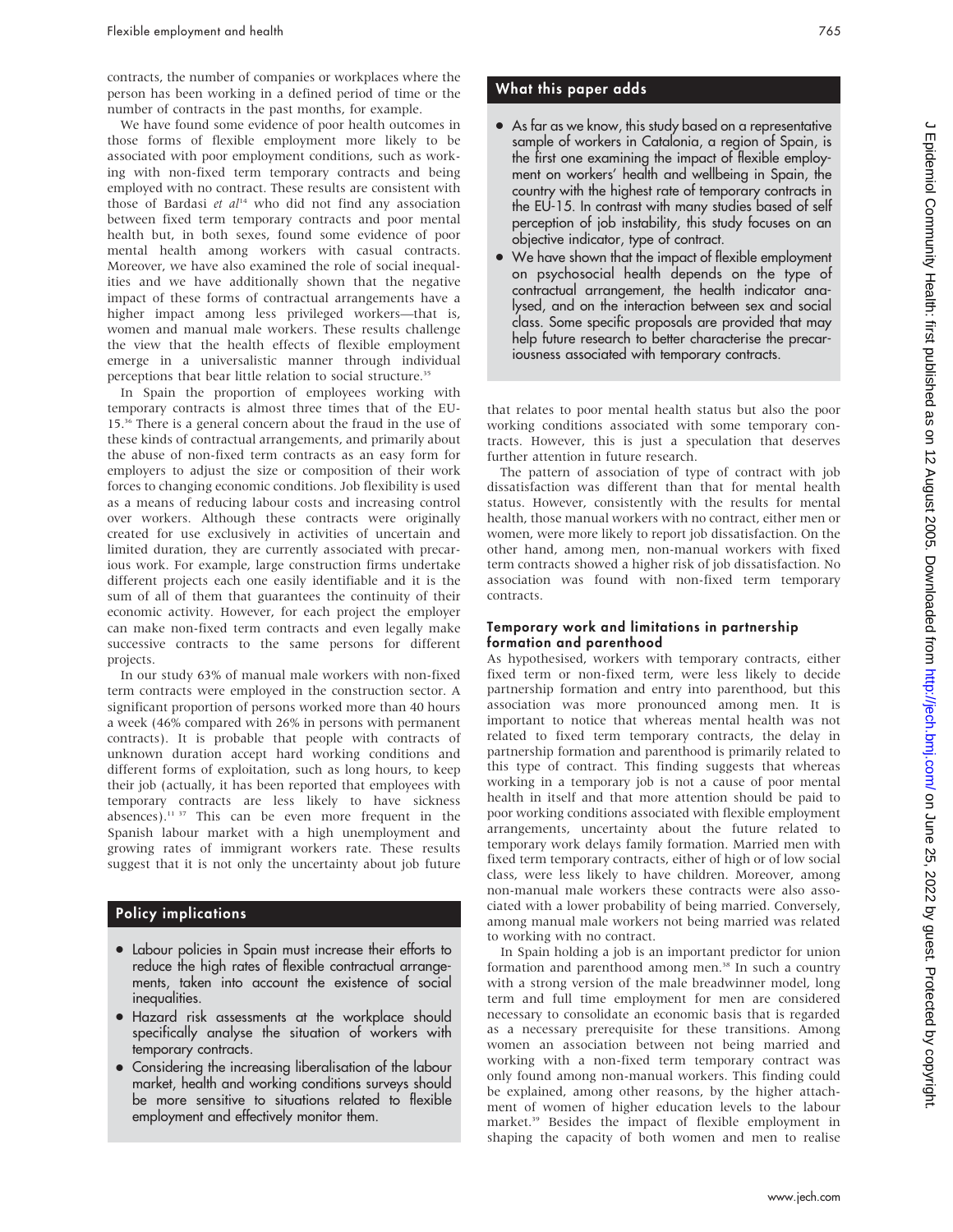their potential for health, these results illustrate its contribution in the low birth rate in Spain, the lowest in the EU-15 after Ireland,<sup>40</sup> and emphasises the need for political interventions to reduce the abuses of temporary forms of employment arrangements.

#### Limitations

This study is limited by its cross sectional design. Although we cannot entirely rule out the possibility that poor mental health causes flexible employment, we reduced the reverse causation effect by excluding those workers who reported a LLI the past 12 months. Thus, it seems reasonable to think that, in most cases, flexible employment was not caused by a health problem. Therefore, we have studied a selected population of ''healthy'' workers and still we have found a poorer mental health status, higher job dissatisfaction, and limitations in living arrangements in selected groups of workers with flexible contractual arrangements. Moreover, we have used an objective measure of flexible employment, the type of contract, therefore avoiding an overestimation of the associations between subjective dependent and independent variables due to sharing part of the same variance.

We are also limited by the use of secondary data. So, we have considered living with children at home as a proxy of parental status, but in some cases children could have left home. However, the probability of leaving home does not seem to be related to the type of contract of parents or to be related in a different way depending on whether it is the mother or the father who has a temporary contract. Moreover, one of the main characteristics of Spanish society is the delay of the young in leaving the parent's home because, among other reasons, of difficulties of the labour market and to the high cost of dwellings.<sup>41</sup>

Finally, another limitation is the lack of a sufficient number of people of some categories that has prevented us from analysing them. Moreover, partially because of the same reason, we could not examine the role of part time work, frequently considered as a form of atypical or precarious employment,<sup>19</sup> because it is still rather uncommon in Spain (only 3.6% of men and 14.9% of women in the sample had these kind of contracts) and it is highly correlated with nonpermanent contracts (whereas among full time workers the proportion of people with flexible contractual arrangements was 22% and 28% in men and women respectively, among part time workers it increased to 56%, with no sex differences).

#### Conclusion

We have shown that the impact of temporary work on mental health is related to those forms of employment arrangements that are potentially associated with precariousness, working with non-fixed term contracts, and with no contract, but not with fixed term contracts. We have also shown that this impact is restricted to less privileged workers such as women and manual male workers. Finally, we have found that, primarily among men, temporary work, either fixed term or non-fixed term, is associated with limitations in partnership formation and the decision to become parents.

Future research should characterise the forms of precariousness associated with flexible contractual arrangements, such as the number of contracts or the firms or workplaces where workers have stayed in the past months and the uninterrupted time working with temporary contracts, as well as the potential sex and social class differences.

## .....................

## Authors' affiliations

L Artazcoz, C Borrell, I Cortès, Agència de Salut Pública, Barcelona, Spain and Red de Investigación Temática de Salud y Género, Spain

L Artazcoz, C Borrell, I Cortès, J Benach, Red de Centros de Investigación de Epidemiología y Salud Pública, Spain J Benach, Universitat Pompeu Fabra, Barcelona, Spain

Funding: this study was partially funded by the Red de Investigación Temática de Salud y Género (exp G03/042) and the Red de Centros de Investigación de Epidemiología y de Salud Pública (exp c03/09).

Conflicts of interest: none.

# **REFERENCES**

- 1 Organization of Economic Cooperation and Development. Economic outlook. Paris: OECD, 1998.
- 2 Joelson L, Wahlquist L. The psychological meaning of flexible employment and job loss: results of a longitudinal study. Soc Sci Med 1987;25:179–82. 3 Dooley D, Rook K, Catalano R. Job and non job stressors and their
- moderators. J Occup Psychol 1987;60:115–32.
- 4 Muntaner C, Nieto FJ, Cooper L, et al. Work organization and atherosclerosis. Am J Prev Med 1998;14:9–18.
- 5 Mattiasson I, Lindgarde F, Nilsson JA, et al. Threat of unemployment and cardiovascular risk factors: longitudinal study of quality of sleep and serum cholesterol concentrations in men threatened with redundancy. BMJ 1990;301:461–6.
- 6 Domenighetti G, D'Avanzo B, Bisig B. Health effects of flexible employment among employees in the swiss general population. *Int J Health Serv*<br>2000;**30**:477–90.
- 7 Ferrie JE, Shipley MJ, Stansfeld SA, et al. Effects of chronic flexible employment and change in job security on self-reported health, minor psychiatry morbidity, physicological measures, and health related behaviours in British civil servants: the Whitehall II study. J Epidemiol Community Health 2002;56:450–4.
- 8 Benach J, Amable M, Muntaner C, et al. The consequences of flexible work for health: are we looking at the right place? J Epidemiol Community Health 2002;56:405–6.
- 9 Orpen C. Correlations between flexible employment and psychological wellbeing among white and black employees in South Africa. Percept Mot Skills 1993;76:885–6.
- 10 Kivimäki M, Vahtera J, Virtanen M, et al. Temporary employment and risk of overall and cause-specific mortality. Am J Epidemiol 2003;158:663–8.
- 11 **Benavides FG**, Benach J, Diez-Roux AV, et al. How do types of employment relate to health indicators? Findings from the second European survey on vorking conditions. *J Epidemiol Community Health* 2000;**54**:495–501.
- 12 Virtanen P, Vahtera J, Kivimaki M, et al. Employment security and health. J Epidemiol Community Health 2002;56:569–74.
- 13 Rodríguez E. Marginal employment and health in Britain and Germany: does unstable employment predict health? Soc Sci Med 2002;55:963–79.
- 14 Bardasi E, Francesconi M. The impact of atypical employment on individual wellbeing: evidence from a panel of British workers. Soc Sci Med 2004;58:1671–88.
- 15 Benach J, Gimeno D, Benavides FG, et al. Types of employment and health in the European Union. Changes from 1995 to 2000. Eur J Public Health 2004;14:314–21.
- 16 Virtanen P, Vahtera J, Nakari R, et al. Economy and job contract as contexts of sickness absence practices: revisiting locality and habitus. Soc Sci Med 2004;58:1219–29.
- 17 Virtanen M, Kivimäki M, Elovainio M, et al. Selection from fixed term to permanent employment: prospective study on health, job satisfaction, and<br>behavioural risks. *J Epidemiol Community Health* 2002;**56**:693–9.
- 18 Golsch K. Employment flexibility in Spain and its impact on living arrangements. Work Employment and Society 2003;17:691–718.
- Quinlan M, Mayhew C, Bohle P. The global expansion of precarious employment, work disorganization, and consequences for occupational health: a review of recent research. Int J Health Serv 2001;31:335-414.
- 20 McDonough P. Flexible employment and health. Int J Health Serv 2000;30:453–76.
- Ferrie JE, Shipley MJ, Marmot MG, et al. Health effects of anticipation of job change and non-employment: longitudinal data from the Whitehall II study. BMJ 1995;311:1264–9.
- 22 Ferrie JE. The health effects of major organizational change and flexible employment. Soc Sci Med 1998;46:243–54.
- 23 Artazcoz L, Benach J, Borrell C, et al. Unemployment and mental health: understanding the interactions among gender, family roles, and social class.<br>A*m J Public Health* 2004;**94**:82–8.
- 24 Servei Català de la Salut. Document Tècnic Enquesta de Salut de Catalunya. Enquesta de Salut de Catalunya 2002. Barcelona: Servei Català de la Sa Departament de Sanitat i Seguretat Social, Generalitat de Catalunya, 2003.
- 25 Goldberg D. The detection of psychiatric illness by questionnaire. Oxford: Oxford University Press, 1972.
- 26 Goldberg D. Manual of the general health questionnaire. Windsor: NFER, 1978.
- 27 Grupo SEE y Grupo SEMFYC. Una propuesta de medida de la clase social. Atención Primaria 2000;25:350-63.
- 28 Hosmer DW, Lemeshow S. Applied logistic regression. New York: Wiley, 1989.
- 29 Guillen M, Junca S, Rue M, et al. Efecto del diseño muestral en el análisis de encuestas con diseño complejo. Aplicación a la Encuesta de Salud de Catalunya. Gac Sanit 2000;14:399–402.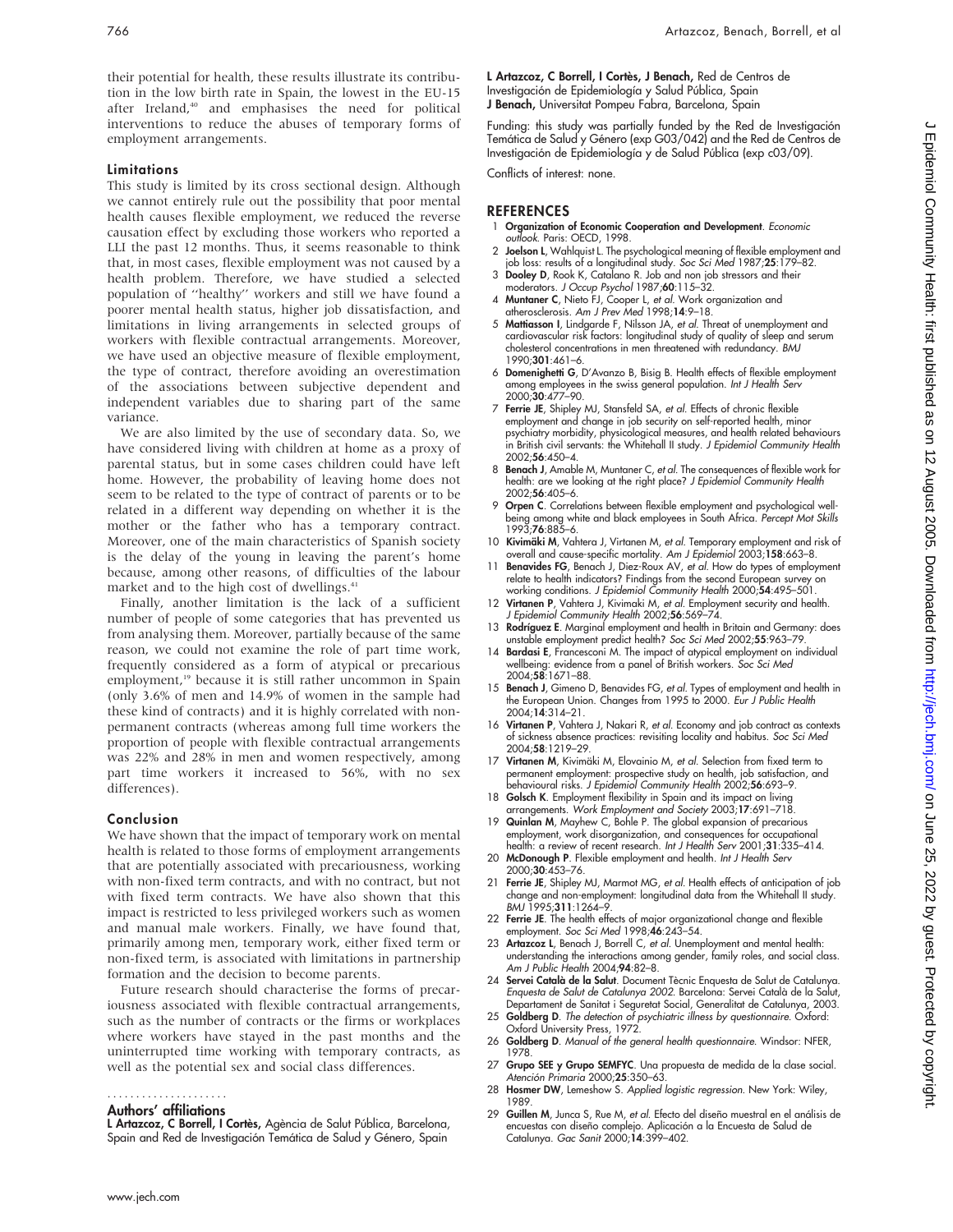- 30 Lahelma E, Arber S. Health inequalities among men and women in contrasting welfare states. Britain and three Nordic countries compared. Eur J Public Health 1994;4:213–26.
- 31 Arber S, Lahelma E. Inequalities in women's and men's ill health: Britain and Finland compared. Soc Sci Med 1993;37:1055–68.
- 32 Popay J, Bartley M, Owen C. Gender inequalities in health: social position, affective disorders and minor morbidity. Soc Sci Med 1993;36:21–32.
- 33 **Ferrie JE**, Shipley MJ, Marmot MG, *et al.* An uncertain future: the health effects<br>of threats to employment security in white-collar men and women. A*m J Public* Health 1998;88:1030-6.
- 34 Scott HK. Reconceptualizing the nature and health consequences of workrelated insecurity for the new economy: the decline of workers' power in the<br>flexibility regime. *Int J Health Serv* 2004;**34**:143–53.
- 35 Benach J, Benavides FG, Platt S, et al. The health-damaging potential of new types of flexible employment: a challenge for public health researchers. Am J Public Health 2000;90:1316–17.
- 36 Ministerio de Trabajo y Asuntos Sociales. Anuario de estadı´sticas laborales y de asuntos sociales 2002. http://www.mtas.es/Estadisticas/anuario02 (accessed12 Jun 2004).
- 37 Virtanen M, Kivimäki M, Elovainio M, et al. From insecure to secure employment: changes in work, health, health related behaviours, and sickness absence. Occup Environ Med 2003;60:948–53.
- 38 **Baizán P**. Living arrangements in Spain. In: Corijn M, Klijzing E, eds. *Living*<br>arrangements in Europe. London: Kluwer Academic, 2001.<br>39 **Consejo Económico y Social**. *Segundo informe sobre la situación de las*
- mujeres en la realidad sociolaboral española. Madrid: Consejo Económico y Social, 2003.
- 40 Instituto Nacional de Estadística. Official population figures 2003, http:// www.ine.es/en/prodyser/pubweb/espcif/pobl0304\_en.pdf (accessed 2 Sep 2004).
- 41 Meil G. La protección social a la familia. España 1998. Una interpretación de su realidad social. Madrid: Fundación Encuentro Ministerio de Educación y Ciencia, 1999.

# THE JECH GALLERY .................

Just one look

When your world turns upside down,<br>take a fresh perspective to find a<br>scome areas are increasingly unseen. While take a fresh perspective to find a some areas are increasingly struggling with human rights and economic concerns, the BRICs (Brazil, Russia, India, and China) are poised for unparalleled economic growth. In emerging economies, an increased standard of living clearly signals the potential for breaking the poor health and poverty cycle, allowing better options for global community health.

Deborah F Salerno Pfizer Global Research and Development, Michigan Laboratories, 2800 Plymouth Road, Ann Arbor, MI 48105, USA; deborah.salerno@pfizer.com



Figure 1 The Hobo-Dyer Equal Area Projection was produced by ODT and Oxford Cartographers. For maps and other related teaching materials contact: ODT, PO Box 134, Amherst, MA 01004, USA; email: odstore@aol.com; web site http://www.odt.org